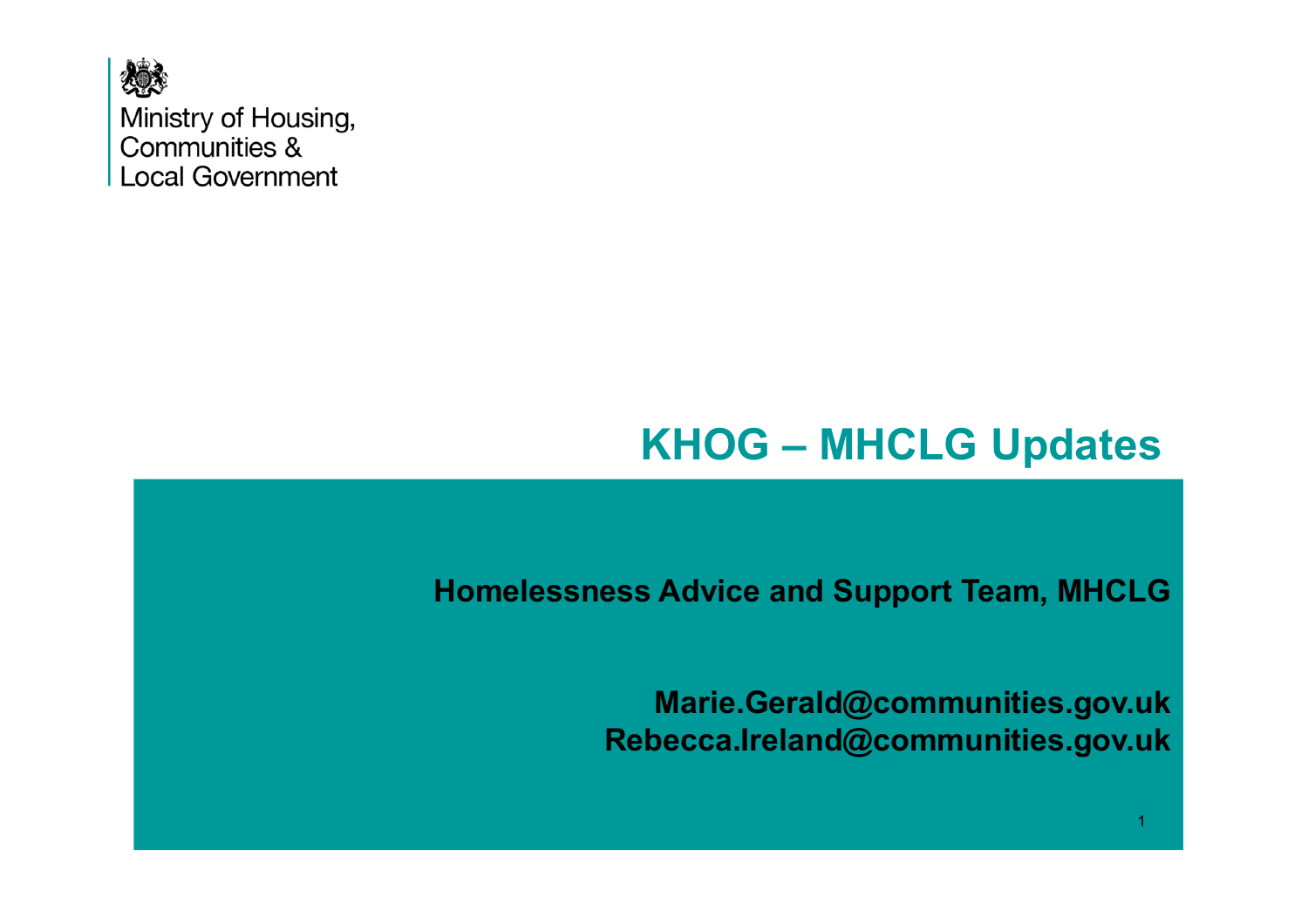

#### **Overview**

- •**Introduction**
- $\bullet$ **Funding Streams – RSI, CWF & wider funding**
- **Update on consultations**
- **HAST work plan & department updates**
- **H-CLIC**
- **Questions?**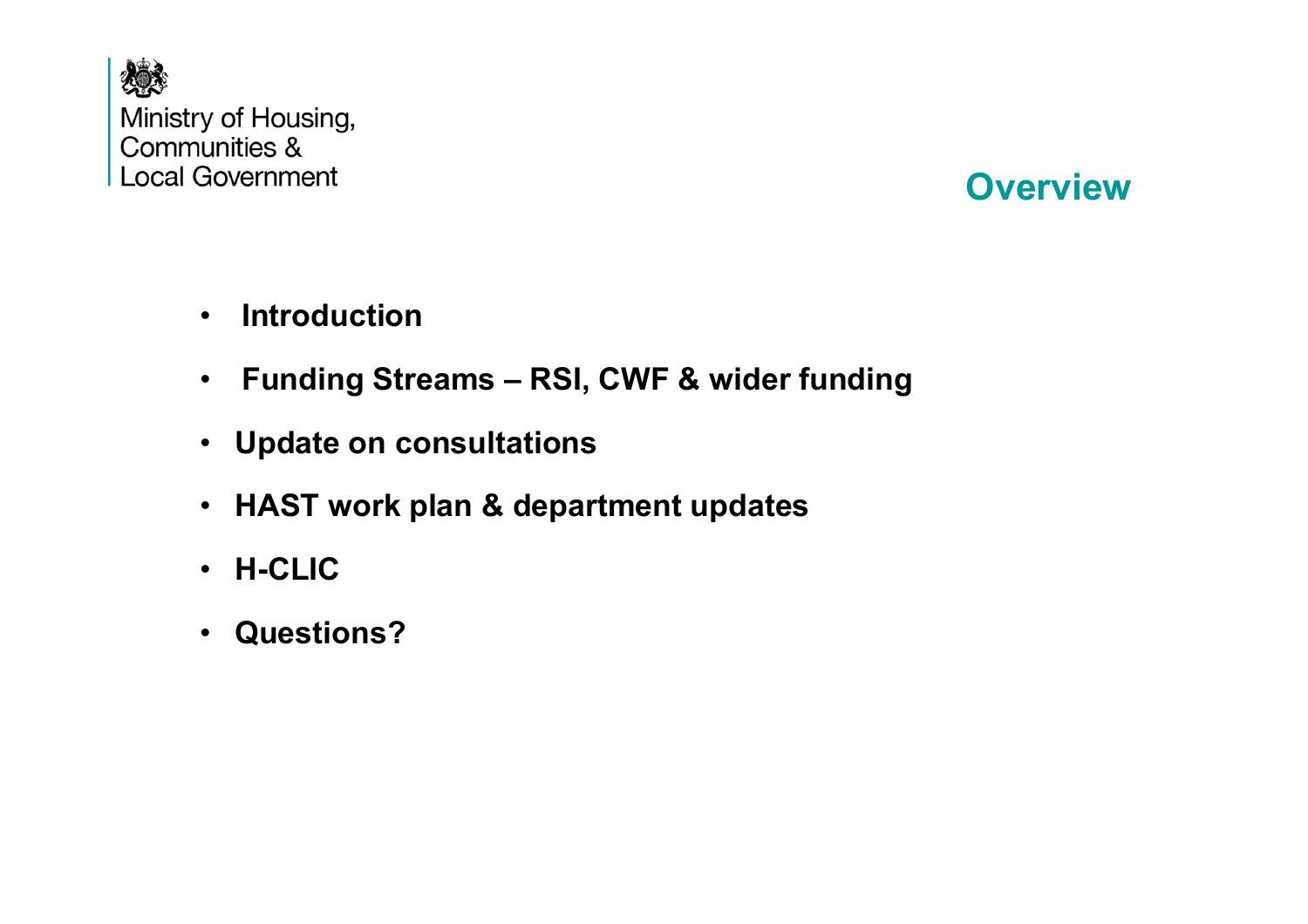

## **Latest on Funding Streams**

- • **RSI 2020/21 –** combines RRP & RSI, co-production, prevention opportunities, deadline 6th December **BUT** forms 2 weeks after meeting please
- **CWF –** 3 payment dates, underspends & warning on benefits
- $\bullet$ **DHP -** £40m extra funding
- $\bullet$ **Other funding –** FHSG, HPG & PRS Access Fund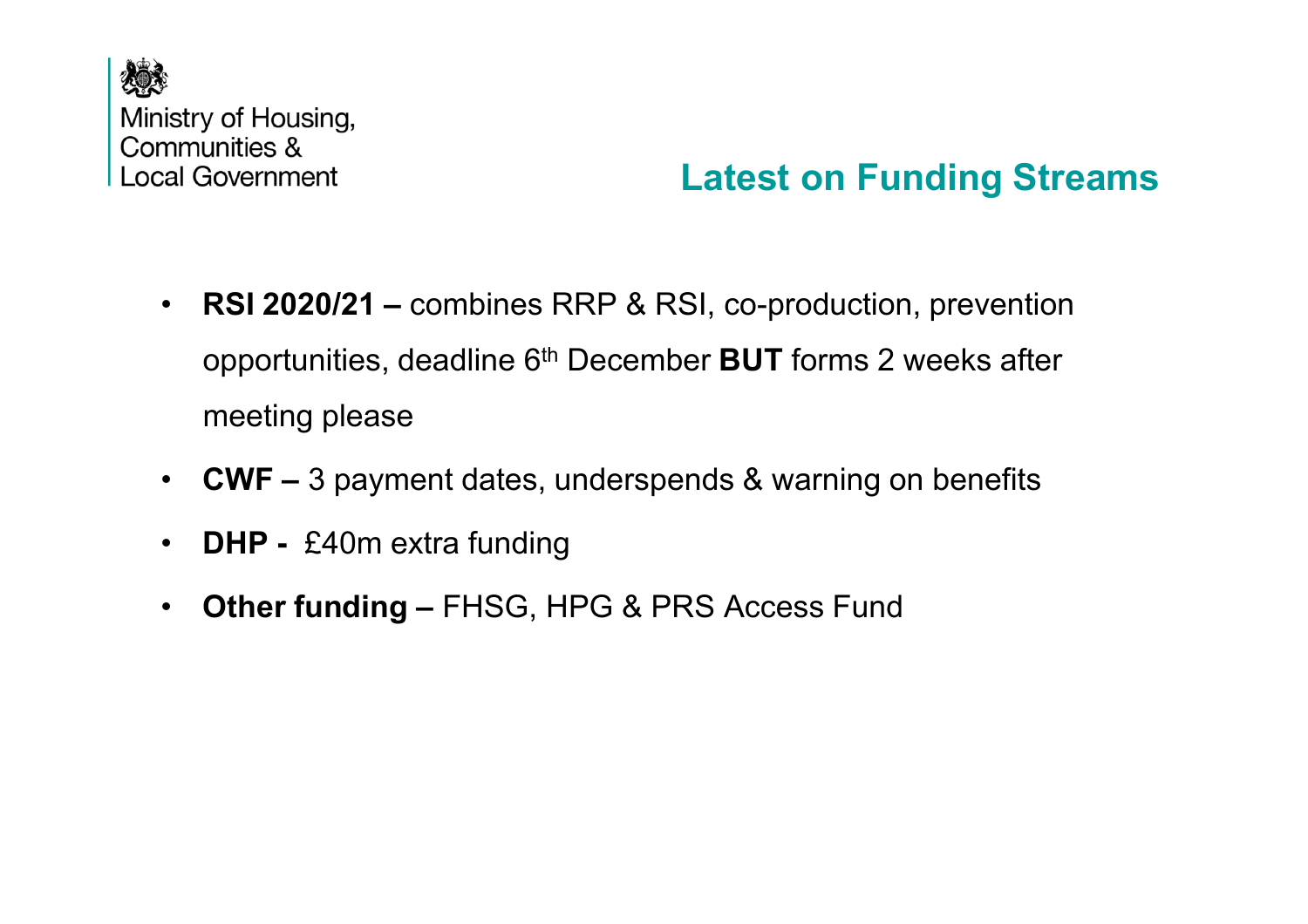

### **Consultations**

•Commitment to review the Act within 2 years – **3 elements of the** 

#### **review**

- Research by ICF with case studies + calls to all LA's
- -Steering Group
- -Call for Evidence
- •**Ending s.21 –** wider than just PRS
- •LGO and **other HRA focused reviews**
- $\bullet$ **Tackling Homelessness Together** - May 2019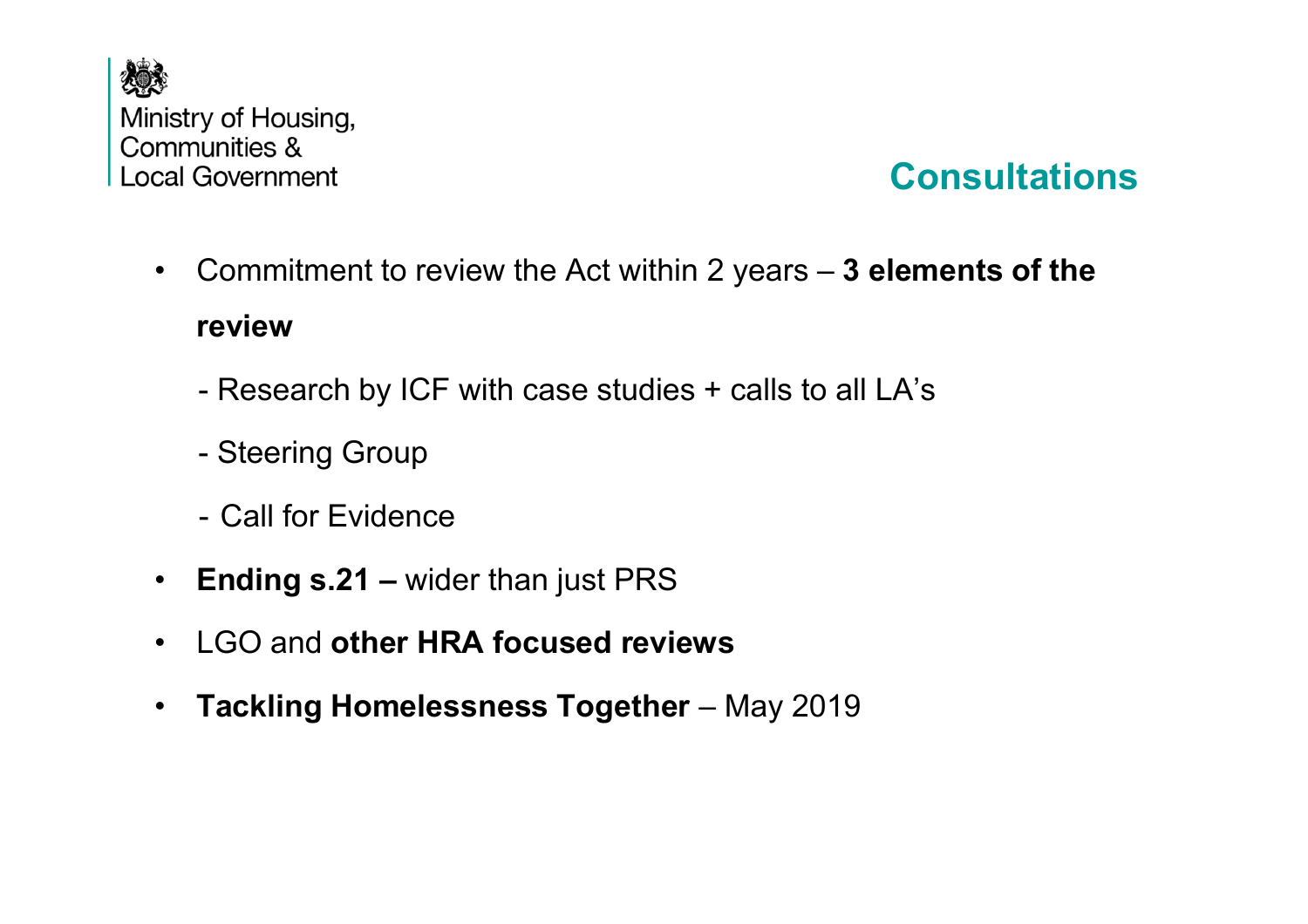

### **HAST work plan**

- •**RSI co-production** meetings
- •Targeted work on LA's with **TA & B&B** increases
- $\bullet$ Data available through H-CLIC
- •Work on the offer to **single people** and linking with RS work
- •**Websites, protocols & strategies**
- •**Building partnerships**
- •**H-CLIC**
- • **Other** - Forums, HRA review meetings. Identifying opportunities (Key Groups Training), bringing all communications together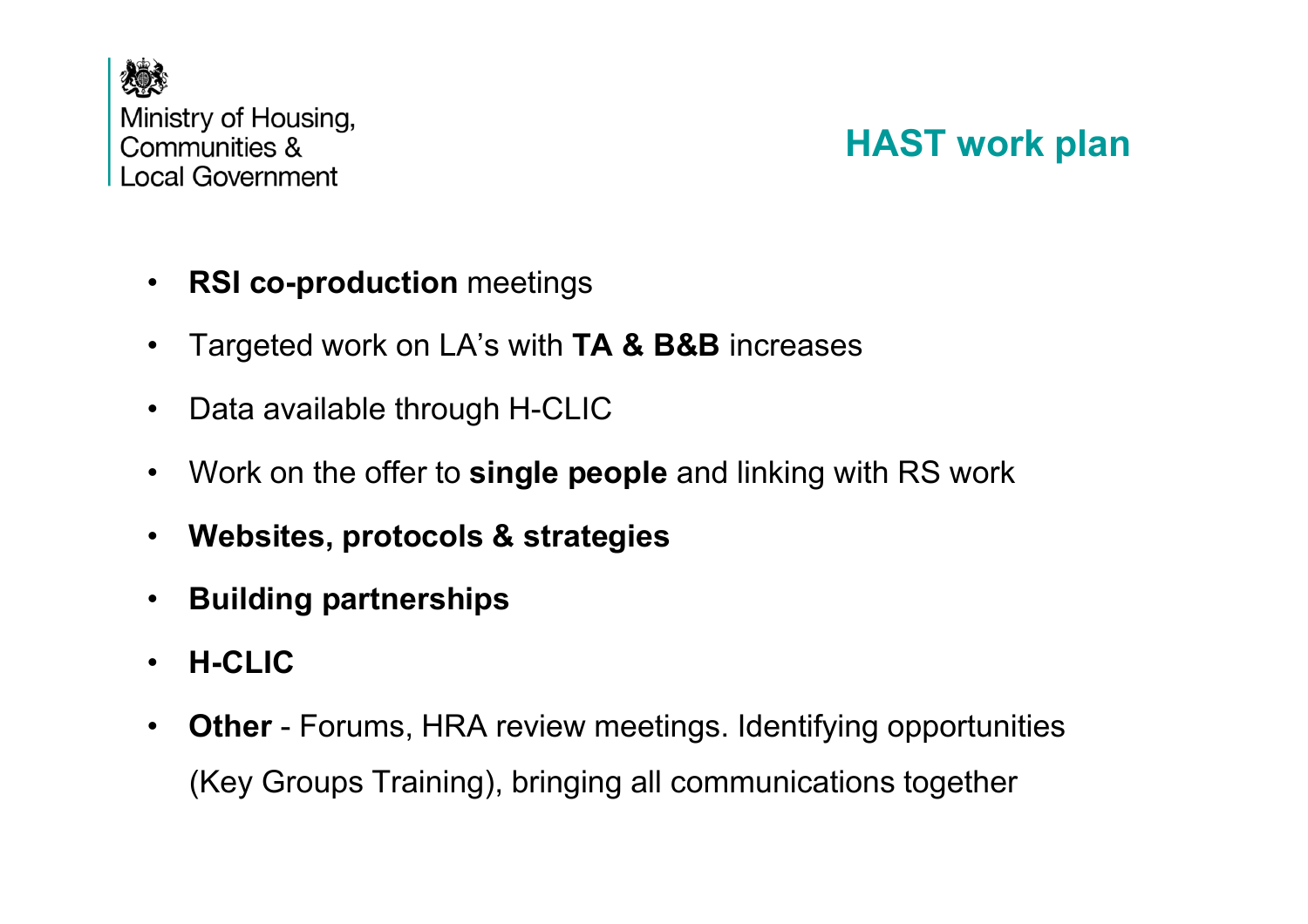

#### Ministry of Housing, Communities & **Local Government**

#### **[https://www.gov.uk/government/statistical](https://www.gov.uk/government/statistical-data-sets/live-tables-on-homelessness)data-sets/live-tables-on-homelessness**

| 人事<br>Ministry of Housing,<br>Communities &                               | Initial assessments<br>England, April 2018 to March 2019<br>Select local authority by clicking on the box below and using the drop-down button below:<br><b>ENGLAND</b> |                |                         |         |                                                                         |  |
|---------------------------------------------------------------------------|-------------------------------------------------------------------------------------------------------------------------------------------------------------------------|----------------|-------------------------|---------|-------------------------------------------------------------------------|--|
| <b>Local Government</b>                                                   |                                                                                                                                                                         |                |                         |         |                                                                         |  |
|                                                                           | Apr-Jun                                                                                                                                                                 |                | Jul-Sep Oct-Dec Jan-Mar |         |                                                                         |  |
| Total number of households assessed <sup>1,2</sup>                        | 68.260                                                                                                                                                                  | 74,330         | 68.960                  | 74.860  | Total households with support need(s) owed a duty                       |  |
| Total households assessed as owed a duty                                  | 61,630                                                                                                                                                                  | 68,040         | 63,620                  | 70,430  | Total number of support needs for those owed a duty <sup>5</sup>        |  |
| Households assessed and duty owed:                                        | Apr-Jun                                                                                                                                                                 | Jul-Sep        | Oct-Dec                 | Jan-Mar | Support needs of households owed a prevention or relief duty':          |  |
| Threatened with homelessness - Prevention duty owed                       | 35.150                                                                                                                                                                  | 37,990         | 34.190                  | 37,690  | History of mental health problems                                       |  |
| Of which: due to service of valid Section 21 Notice                       | 5.140                                                                                                                                                                   | 4.970          | 4.040                   | 4.840   | Physical ill health and disability                                      |  |
| Homeless - Relief duty owed                                               | 26,480                                                                                                                                                                  | 30,050         | 29,430                  | 32,740  | At risk of / has experienced domestic abuse                             |  |
| Not threatened with homelessness within 56 days - no duty owed            | 6.640                                                                                                                                                                   | 6.290          | 5.340                   | 4,430   | <b>Offending history</b>                                                |  |
|                                                                           |                                                                                                                                                                         |                |                         |         | History of repeat homelessness                                          |  |
| Reason for loss of last settled home for households owed duty:            | Apr-Jun                                                                                                                                                                 | <b>Jul-Sep</b> | Oct-Dec                 | Jan-Mar | Drug dependency needs                                                   |  |
| Family or friends no longer willing or able to accommodate                | 13.820                                                                                                                                                                  | 17.170         | 15,620                  | 18.150  | History of rough sleeping                                               |  |
| End of private rented tenancy - assured shorthold                         | 14,910                                                                                                                                                                  | 14,890         | 12,900                  | 14,700  | Alcohol dependency needs                                                |  |
| Domestic abuse                                                            | 4,820                                                                                                                                                                   | 6,210          | 5,560                   | 6,000   | Learning disability                                                     |  |
| Non-violent relationship breakdown with partner                           | 4.350                                                                                                                                                                   | 5.640          | 5.170                   | 5.770   | Young person aged 18-25 years requiring support to manage independently |  |
| End of social rented tenancy                                              | 2.480                                                                                                                                                                   | 3.040          | 3.380                   | 3.580   | Access to education, employment or training                             |  |
| Eviction from supported housing                                           | 1.650                                                                                                                                                                   | 1.970          | 2,180                   | 2,400   | At risk of / has experienced abuse (non-domestic abuse)                 |  |
| End of private rented tenancy - not assured shorthold                     | 1.300                                                                                                                                                                   | 1.530          | 1,420                   | 1.550   | At risk of / has experienced sexual abuse / exploitation                |  |
| Other violence or harrassment                                             | 1.150                                                                                                                                                                   | 1,520          | 1,350                   | 1,380   | Old age                                                                 |  |
| Left institution with no accommodation available                          | 690                                                                                                                                                                     | 1.180          | 1.280                   | 1.310   | Care leaver aged 21+ years                                              |  |
| Required to leave accommodation provided by Home Office as asylum support | 630                                                                                                                                                                     | 920            | 850                     | 880     | Care leaver aged 18-20 years                                            |  |
| Other reasons / not known <sup>b</sup>                                    | 15.830                                                                                                                                                                  | 13.970         | 13.910                  | 14.710  | Young person aged 16-17 years                                           |  |
|                                                                           |                                                                                                                                                                         |                |                         |         | Young parent requiring support to manage independently                  |  |
| Accommodation at time of application for those owed duty:                 | Apr-Jun                                                                                                                                                                 | Jul-Sep        | Oct-Dec                 | Jan-Mar | Former asylum seeker                                                    |  |
| Private rented sector                                                     | 18.490                                                                                                                                                                  | 19.060         | 16.780                  | 18,820  | Served in HM Forces                                                     |  |
| Living with family                                                        | 14,380                                                                                                                                                                  | 16,490         | 14,740                  | 16,910  |                                                                         |  |
| No fixed abode <sup>3</sup>                                               | 6.770                                                                                                                                                                   | 7.470          | 7.540                   | 8.360   | Age of main applicants owed a prevention or relief duty <sup>7</sup> :  |  |
| Social rented sector                                                      | 5.690                                                                                                                                                                   | 6.660          | 6,950                   | 7,660   | $16 - 17$                                                               |  |
| Living with friends                                                       | 5.920                                                                                                                                                                   | 6.640          | 6,210                   | 6,850   | 18-24                                                                   |  |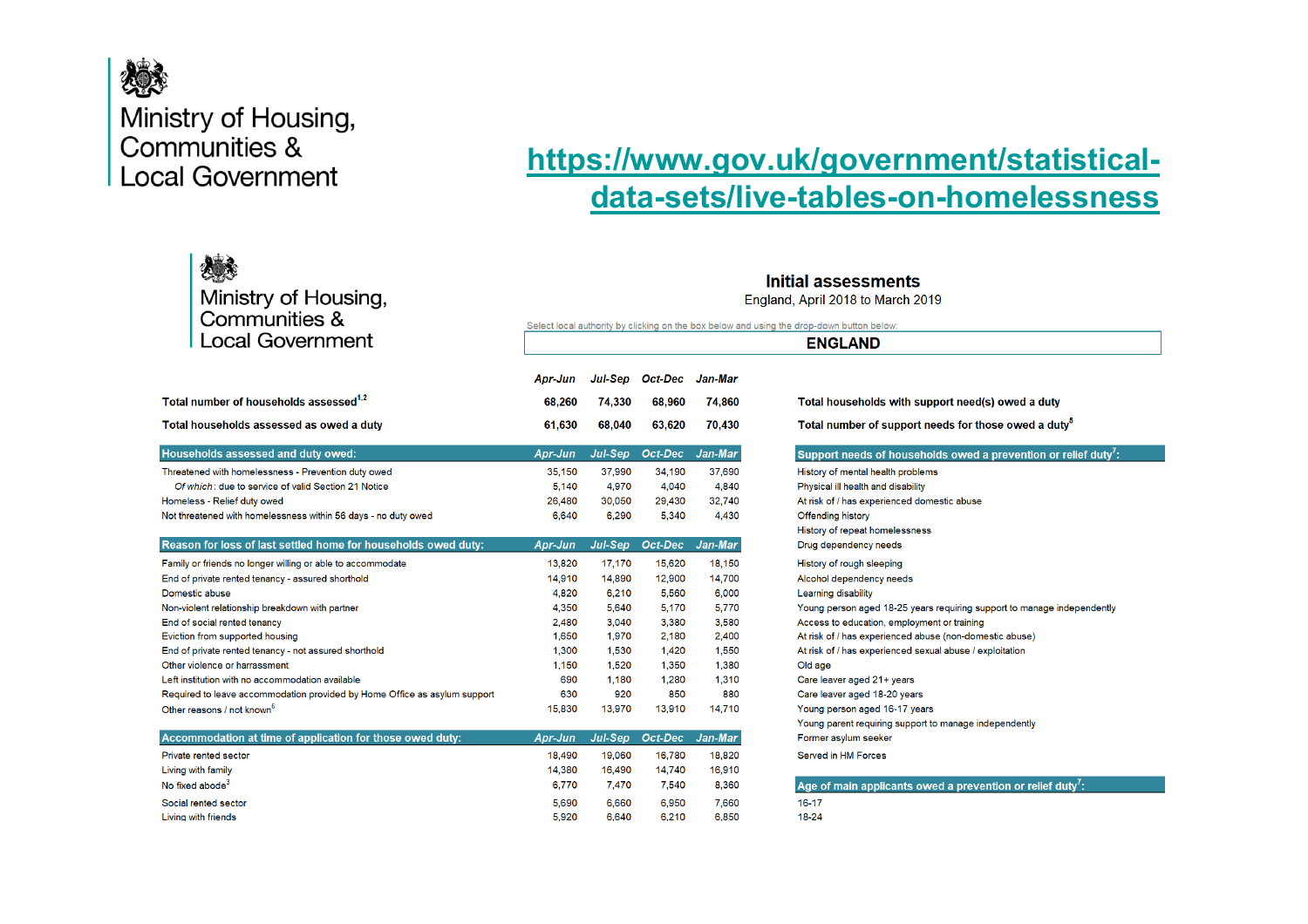

Homelessness Reduction Act: Who is Getting Help

Ministry of Housing, Communities & **Local Government** 

#### **Households accepted for a homelessness prevention or relief duty**

| nomelessness prevention or relief duty | Single people at risk |                       |
|----------------------------------------|-----------------------|-----------------------|
| Lone parent & children                 | 26%                   | of rough sleeping are |
| Couple & children                      | 8%                    | now accessing         |
| 3+ adults & children                   | 1%                    | support. By           |
| Single male                            | 36%                   | embedding HRA,        |
| Single female                          | 23%                   | duty to refer and     |
| Couple                                 | 5%                    | early intervention we |
| 3+ adults no children                  | 1%                    | can reduce future     |
| <b>Families</b>                        | 35%                   | rough sleeping        |
| <b>Single people</b>                   | 65%                   |                       |

Historically single men have had least access to homelessness support - but since HRA commencement 36% of households owed a duty are single men.

Amongst all accepted households the most reported support needs are

- History of mental health problems 55,640<br>· Dhuaisel ill health and dischility 34,739
- Physical ill health and disability 34,720
- At risk of/have experienced domestic abuse –23,430<br>…… Offending bioten: 19,799
- Offending history –18,790

7